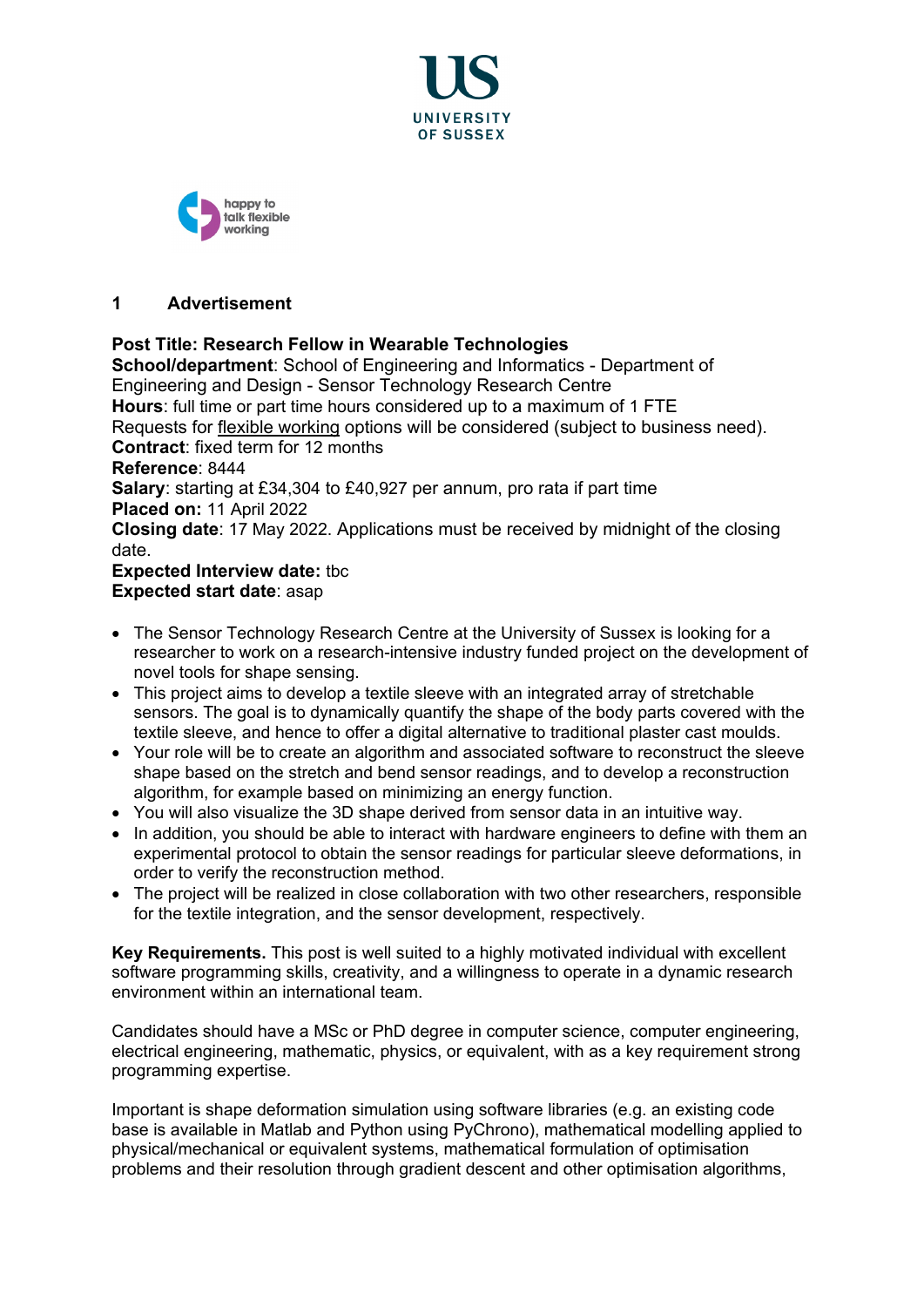graphical visualisation, sensitivity analysis, etc.

An established expertise in the application of research outcomes in the healthcare sector is desirable. The candidate should have a strong interest in the development and fabrication of novel electronics and their unobtrusive integration into body worn devices.

**Background.** The Sensor Technology Research Centre at the University of Sussex works on the interface between engineering, computer science, and physics to develop innovative sensor systems for applications in sports, healthcare, or wearable electronics.

**Advantages and career development.** This position is ideally suited for somebody who wants to broaden his/her knowledge on the application of sensors in wearable and flexible electronics to support patients and professionals in the healthcare sector. It is an ideal opportunity to work on a project with a direct link to a local industrial healthcare company.

Please contact Daniel Roggen (d.roggen@sussex.ac.uk) or Niko Münzenrieder (n.s.munzenrieder@sussex.ac.uk) for informal enquiries.

The University is committed to equality and valuing diversity, and applications are particularly welcomed from women and black and minority ethnic candidates, who are under-represented in academic posts in Science, Technology, Engineering, Medicine and Mathematics (STEMM) at Sussex.

*Please note that this position may be subject to [ATAS clearance](https://www.gov.uk/guidance/academic-technology-approval-scheme) if you require visa sponsorship.*

For full details and how to apply see our [vacancies page](http://www.sussex.ac.uk/about/jobs)

*The University of Sussex values the diversity of its staff and students and we welcome applicants from all backgrounds.*

#### **2. The School / Division**

Please find further information regarding the school/division at *[www.sussex.ac.uk/engineering](http://www.sussex.ac.uk/engineering)*

#### **3. Job Description**

Job Description for the post of: Research Fellow in Wearable Technologies

**Department:** Department of Engineering and Design

**Section/Unit/School:** School of Engineering and Informatics

**Location:** Sensor Technology Research Centre

**Grade: 7.1**

**Responsible to:** Principal Investigator through to Head of School

#### **KEY RESPONSIBILITIES**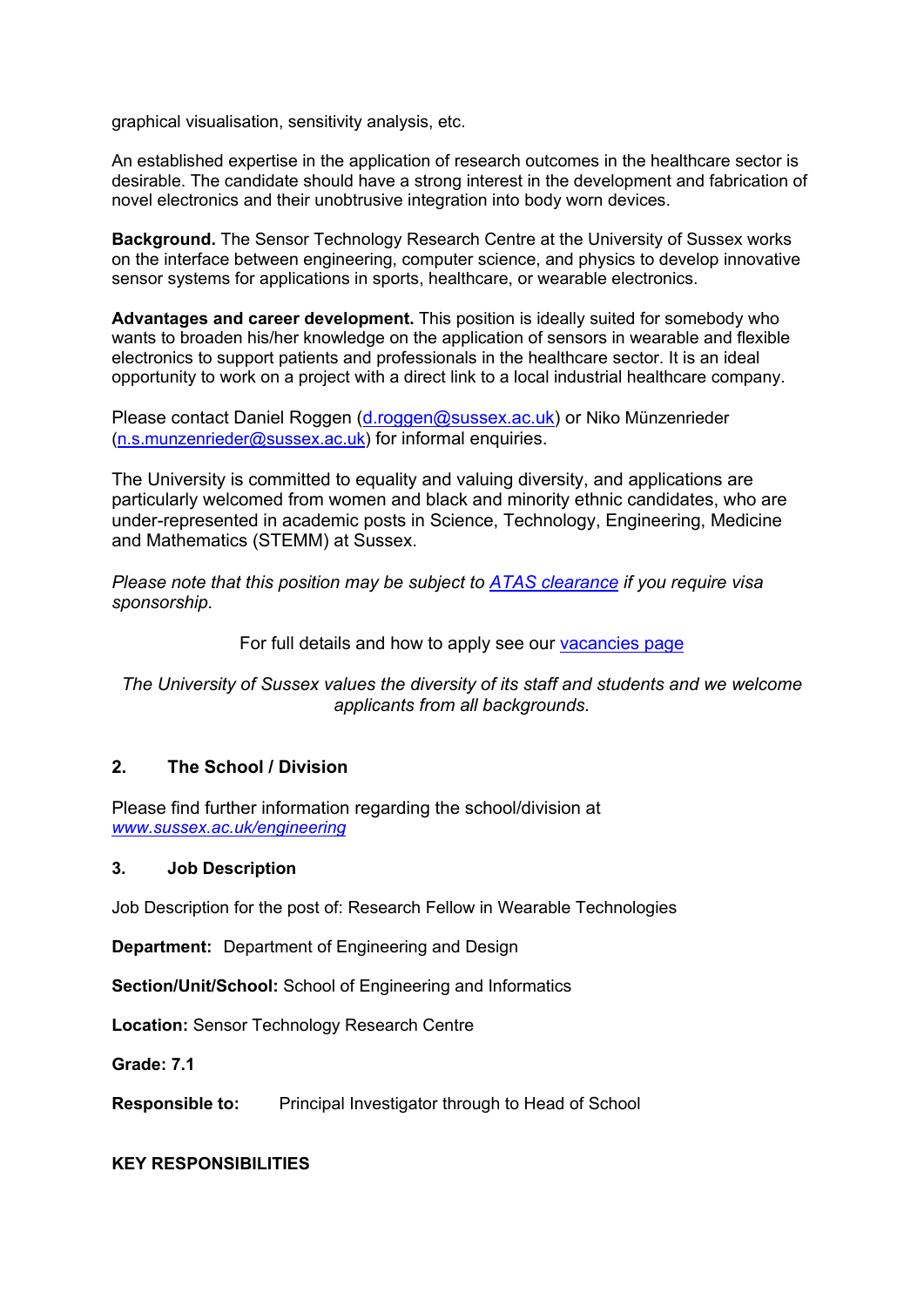#### **1. Research, Scholarship & Enterprise**

- 1.1 Contribute to research projects in collaboration with others.
- 1.2 Analyse and interpret findings and draw conclusions on the outcomes.<br>1.3 Individually or with colleagues, explore opportunities for enterprise act
- Individually or with colleagues, explore opportunities for enterprise activity, knowledge exchange income and/or consultancy, where permissible.
- 1.4 Build internal contacts and participate in internal networks and relevant external networks in order to form relationships and collaborations.
- 1.5 Continually update knowledge and understanding in field or specialism and engage in continuous professional development.

# **2. Teaching & Student Support**

- Undertake teaching duties, if required.
- 2.2 Assist in the assessment of student knowledge and supervision of student projects if required.

#### **3. Contribution to School & University**

- 3.1 Attend and contribute to relevant School and project meetings.
- 3.2 Undertake additional duties, as required by the Principal Investigator and/or Head of School.

## **4. Role-specific duties**

- Development of a shape deformation simulation software allowing to read the data of simulated bend and stretch sensors, including their imperfections (e.g. noise, non**linearities**
- 4.2 Development of a shape reconstruction method based on a mathematical model linking sleeve shape with sensor readings, which is amenable to resolution with optimisation techniques, or possibly machine learning techniques.
- 4.3 Evaluation of the reconstruction performance in comparison to simulation with a well selected set of target shapes allowing to emphasize strengths and weaknesses of the approach, as well as influence of virtual sensor parameters and other model parameters.
- 4.4 Evaluation of the reconstruction performance on the real hardware. This requires collaborating with the hardware research fellows to define a suitable test protocol (e.g. shapes, number of sensors and placement).
- 4.5 Graphical visualisation of the shape reconstruction.
- 4.6 Support a potential commercialization of the developed technologies.
- 4.7 Publish scientific results in high quality journals and present your work at international conferences.
- 4.8 Generate innovation ideas which may result in patents.
- 4.9 Exchange expertise with PhD students and colleagues.
- 4.10 Collaborate with the industrial partner, generate deliverables and reports and assist with flow of information among stakeholders.

This Job Description sets out current duties of the post that may vary from time to time without changing the general character of the post or level of responsibility entailed.